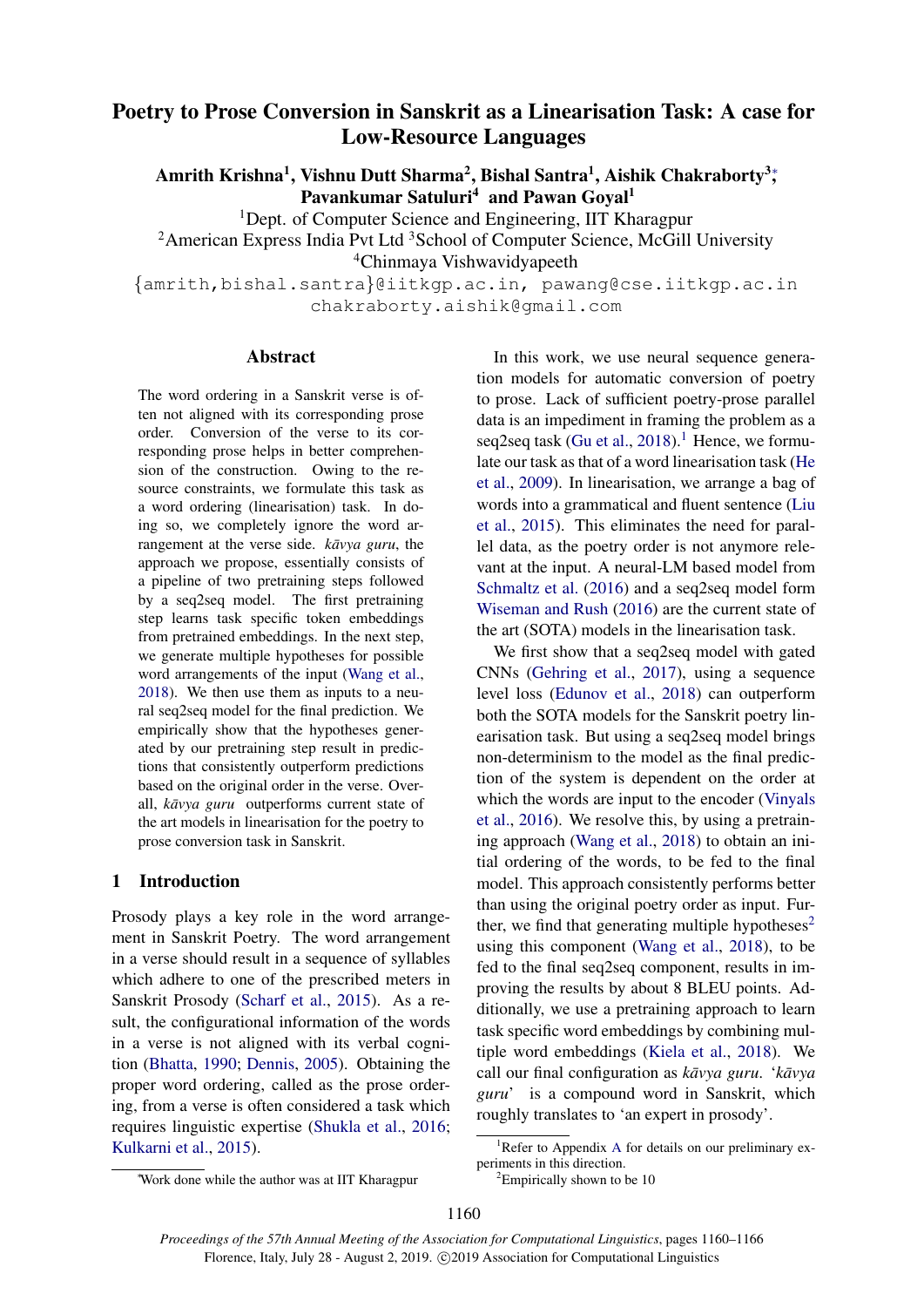

Figure 1: Configuration for *kavya guru*, demonstrated for a 3 word sentence with a prose order 'ramah vidyalayam gacchati'. English translation: "Rāma goes to School". We show generation of only one hypothesis from SAWO.

#### <span id="page-1-0"></span>2 Poetry to Prose as Linearisation

Given a verse sequence  $x_1, x_2, \ldots, x_n$ , our task is to rearrange the words in the verse to obtain its prose order. As shown in Figure [2,](#page-1-0)  $k \bar{a} v y a$ *guru* takes the Bag of Words (BoW) S as the input to the system. We use two pretraining steps prior to the seq2seq component in our approach. The first step, 'DME', combines multiple pretrained word embeddings, say  $\{w_{11}, w_{12}, w_{13}\}$  for a token  $x_1 \in S$ , into a single meta-embedding,  $w_1^{DME}$ . The second component, 'SAWO', is a linearisation model in itself, which we use to generate multiple hypotheses, i.e., different permutations of the tokens, to be used as input to the final 'seq2seq' component.

Pretraining Step 1 – Dynamic Meta Embed**dings (DME):** Given a token  $x_i \in S$ , we obtain r different pre-trained word embeddings, represented as  $\{w_{i1}, w_{i2}...w_{ir}\}$ . Following [Kiela et al.](#page-5-8) [\(2018\)](#page-5-8), we learn a single task specific embedding,  $\mathbf{w_i^{DME}}$  using weighted sum of all the r embeddings. The scalar weights for combining the embeddings are learnt using self-attention, with a training objective to minimise the negative log likelihood of the sentences, given in the prose order.

Pretraining Step 2 – Self-Attention Based Word-Ordering (SAWO): SAWO allows us to generate multiple permutations of words as hypotheses, which can be used as input to a seq2seq model. Here, we use a word ordering model itself as a pretraining step, proposed in [Wang et al.](#page-5-0)

[\(2018\)](#page-5-0). From step 1, we obtain the DME embeddings,  $\{w_1^{DME}, w_2^{DME}, ... \cdot w_n^{DME}\}$ , one each for each token in S. For each token in S, we also learn additional embeddings,  $\{sa_1, sa_2, \ldots, sa_n\},\$ using the self-attention mechanism. These additional vectors are obtained using the weighted sum of all the DME embeddings in the input BoW S, where the weights are learned using the selfattention mechanism [\(Wang et al.,](#page-5-0) [2018;](#page-5-0) [Vaswani](#page-5-9) [et al.,](#page-5-9) [2017\)](#page-5-9). As shown in Figure [2,](#page-1-0) the DME vector  $w_i^{\text{DME}}$  and the vector sa<sub>i</sub> are then concatenated to form a representation for the token  $X_i$ . The concatenated vectors so obtained for all the tokens in S, form the input to the decoder.

We use an LSTM based decoder, initialised with the average of DME embeddings of all the tokens  $({w_1^{DME}, w_2^{DME}, .... w_n^{DME}})$  at the input. A special token is used as the input in the first time-step, and based on the predictions from the decoder, the concatenated vectors are input in the subsequent time-steps. The decoder is constrained to predict from the list of words in BoW, which are not yet predicted at a given instance. We use a beamsearch based decoding strategy [\(Schmaltz et al.,](#page-5-5) [2016\)](#page-5-5) to obtain top- $k$  hypotheses for the system.

For both the pretraining steps, the training objective is to minimise the negative log likelihood of the ground truth (prose order sentences), and both the components are trained jointly. The multiple hypotheses so generated are used as independent inputs to the seq2seq model, with the prose order as their corresponding ground truth for training. In the figure [2,](#page-1-0) we show only one hypothesis from SAWO. This helps us to obtain a k-fold in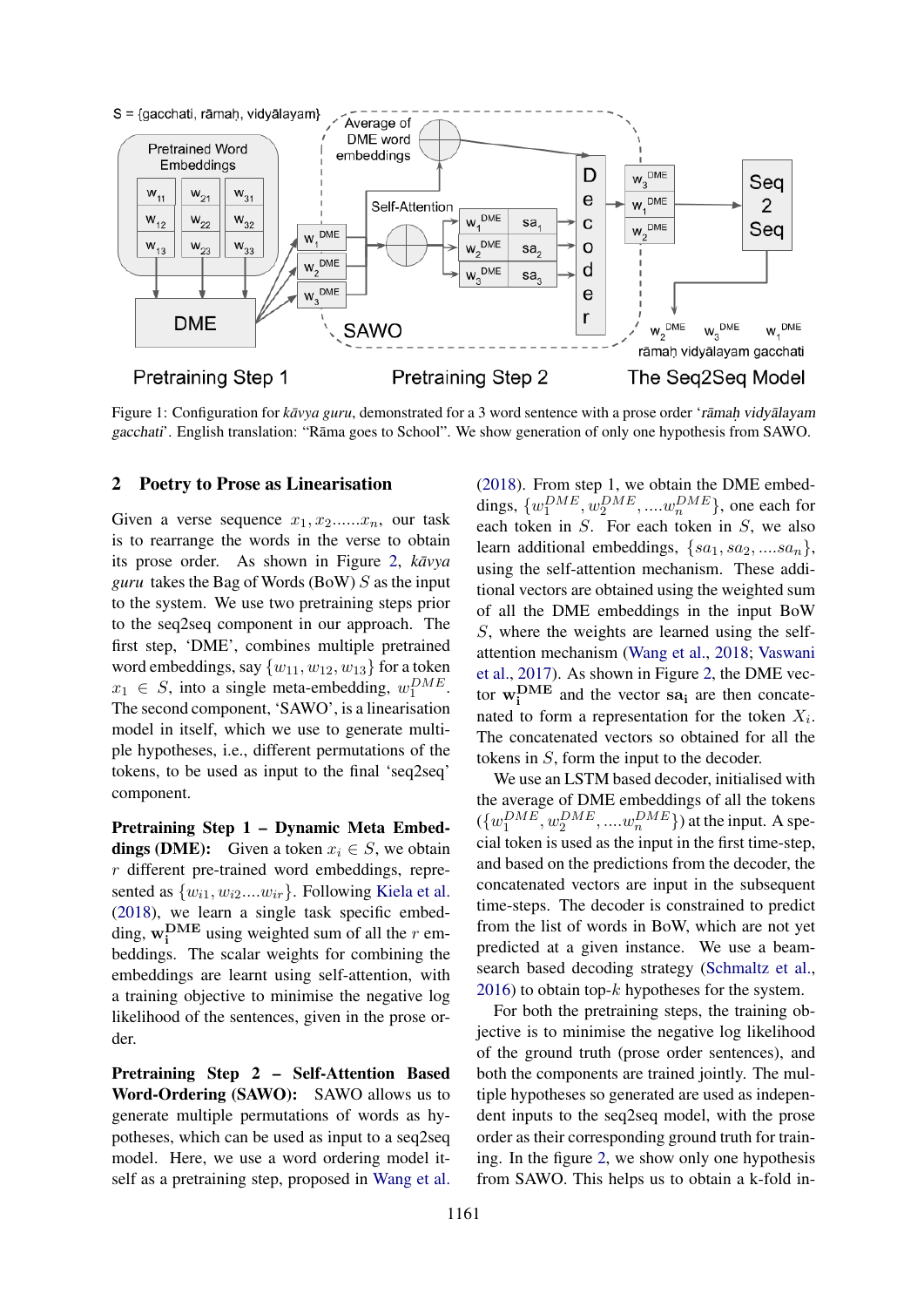crease in the amount of available training data.

The seq2seq model: We use the seq2seq model comprising of gated CNNs [\(Gehring et al.,](#page-4-4) [2017\)](#page-4-4) for the task. Our training objective is a weighted combination of the expected risk minimisation (RISK) and the token level negative log likelihood with label smoothing  $(TokLS)$  [\(Edunov](#page-4-5) [et al.,](#page-4-5) [2018\)](#page-4-5). Here, we use a uniform prior distribution over the vocabulary for label smoothing. RISK minimises the expected value of a given cost function, BLEU in our case, over the space of candidate sequences.

$$
\mathcal{L}_{Risk} = \sum_{\mathbf{u} \in \mathcal{U}} cost(\hat{\mathbf{y}}, \mathbf{u}) \frac{p(\mathbf{u}|\mathbf{x}')}{\sum_{\mathbf{u}' \in \mathcal{U}} p(\mathbf{u}'|\mathbf{x}')} (1)
$$

Here U is the candidate set, with  $|U|=16$  and the sequences in  $U$  are obtained using Beam Search. The size for the beam search was deter-mined empirically.<sup>[3](#page-2-0)</sup>  $\hat{y}$  is the reference target sequence, i.e., the *prose*.  $x'$  is the input sequence to the model, which is obtained from SAWO. In  $\mathcal{L}_{Risk}$ ,  $cost(\hat{\mathbf{y}}, \mathbf{u}) = 1 - BLEU(\hat{\mathbf{y}}, \mathbf{u})$ , where  $0 \leq BLEU(\hat{\mathbf{y}}, \mathbf{u}) \leq 1$ . Similar to [Wiseman and](#page-5-6) [Rush](#page-5-6) [\(2016\)](#page-5-6), we constrain the prediction of tokens to those available at the input during testing.

Majority Vote Policy: For an input verse, SAWO generates multiple hypotheses and seq2seq then predicts a sequence corresponding to each of these, of the same size as the input. To get a single final output, we use a 'Majority Vote' policy. For each position, starting from left, we find the token which was predicted the most number of times at that position among all the seq2seq outputs, and choose it as the token in the final output.

## 3 Experiments

Dataset: We obtain 17,017 parallel poetry-prose data from the epic "*Rāmāyana*".<sup>[4](#page-2-1)</sup> Given that about 90 % of the vocabulary appears less than 5 times in the corpus, we use BPE to learn a new vocabulary [\(Sennrich et al.,](#page-5-10) [2016\)](#page-5-10). We add about 95,000 prose-order sentences from Wikipedia into our training data, as the poetry order input is irrel-evant for linearisation.<sup>[5](#page-2-2)</sup>

Data Preparation: With a vocabulary of 12,000, we learn embeddings for the BPE entries using Word2vec [\(Mikolov et al.,](#page-5-11) [2013\)](#page-5-11), Fast-Text [\(Bojanowski et al.,](#page-4-6) [2017\)](#page-4-6), and character embeddings from [Hellwig and Nehrdich](#page-5-12) [\(2018\)](#page-5-12). The embeddings were trained on 0.8 million sentences (6.5 million tokens) collected from multiple corpora including DCS [\(Hellwig,](#page-4-7) [2011\)](#page-4-7), Wikipedia and Vedabase<sup>[6](#page-2-3)</sup>. Finally, we combine the word embeddings using DME [\(Kiela et al.,](#page-5-8) [2018\)](#page-5-8).

From the set of 17,017 parallel poetry-prose corpus, we use 13,000 sentence pairs for training, 1,000 for validation and the remaining 3,017 sentence pairs for testing. The sentences in test data are not used in any part of training or for learning the embeddings.

Evaluation Metrics: Linearisation tasks are generally reported using BLEU [\(Papineni et al.,](#page-5-13) [2002\)](#page-5-13) score [\(Hasler et al.,](#page-4-8) [2017;](#page-4-8) [Belz et al.,](#page-4-9) [2011\)](#page-4-9). Additionally, we report Kendall's Tau  $(\tau)$  and perfect match scores for the models. Perfect match is the fraction of sentences where the prediction matches exactly with the ground truth. Kendall's Tau  $(\tau)$  is calculated based on the number of inversions needed to transform a predicted sequence to the ordering in the reference sequence.  $\tau$  is used as a metric in sentence ordering tasks [\(La](#page-5-14)[pata,](#page-5-14) [2006\)](#page-5-14), and is defined as  $\frac{1}{m} \sum_{i=1}^{m} 1 - 2 \times$ inversions count/ $\binom{n}{2}$  $n \choose 2$  [\(Logeswaran et al.,](#page-5-15) [2018;](#page-5-15) [Lapata,](#page-5-16) [2003\)](#page-5-16). In all these three metrics, a higher score always corresponds to a better performance of the system.

#### 3.1 Baselines

LSTM Based Linearisation Model (LinLSTM): LinLSTM is an LSTM based neural language model (LM) proposed by [Schmaltz et al.](#page-5-5) [\(2016\)](#page-5-5). Sequences in sentence/prose order are fed to the system for learning the LM. Beam search, constrained to predict only from the bag of words given as input, is used for decoding. The authors obtained SOTA results in their experiments on the Penn Treebank, even outperforming different syntax based linearisation models [\(Zhang and Clark,](#page-5-17) [2015;](#page-5-17) [Zhang,](#page-5-18) [2013\)](#page-5-18). The best result for the model was obtained using a beam size of 512, and we use the same setting for our experiments.

<span id="page-2-0"></span> $3$ We experimented with beam sizes from 1 to 32, in powers of 2. Since the increase in beam size from 16 to 32 did not result in significant improvements in system performance, we set the beam size as 16.

<span id="page-2-1"></span><sup>4</sup> Filtered from 18,250 verses. The remaining were ignored due to corrupted word constructions.

<span id="page-2-2"></span><sup>&</sup>lt;sup>5</sup>For heuristics used for identifying prose order sentences, refer Appendix [A](#page-6-0)

<span id="page-2-3"></span><sup>6</sup> https://www.vedabase.com/en/sb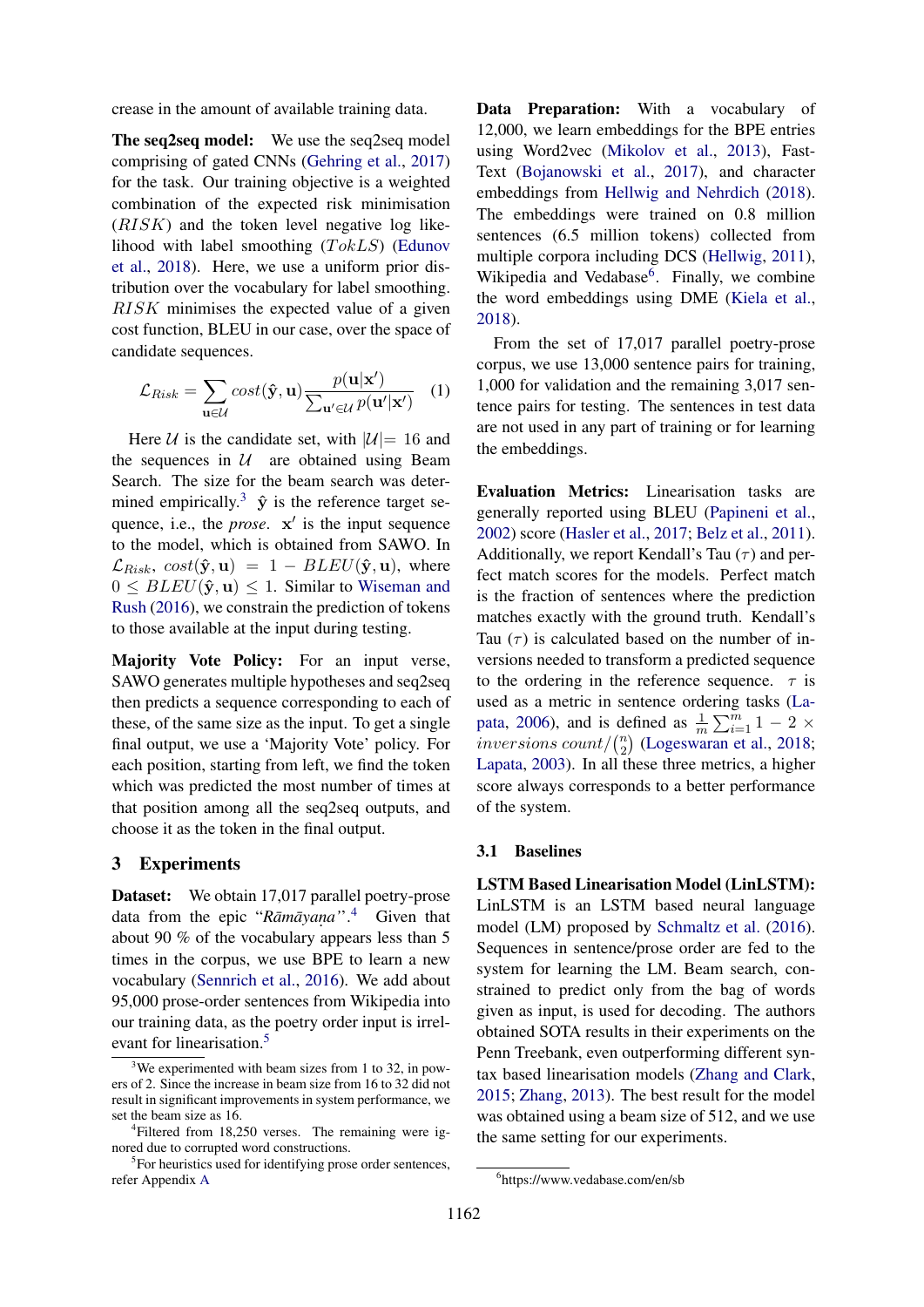<span id="page-3-0"></span>

| System     | Augmentation      | $\tau$ | <b>BLEU</b> | $PM(\%)$ |
|------------|-------------------|--------|-------------|----------|
| LinLSTM    | Ramayana dataset  | 61.47  | 35.51       | 8.22     |
|            | + Wikipedia Prose | 58.86  |             | 7.14     |
| <b>BSO</b> | Ramayana dataset  | 58.62  | 29.16       | 7.61     |
|            | + Wikipedia Prose | 65.38  | 41.22       | 12.97    |
|            | $+$ DME           | 68.45  | 44.29       | 19.69    |
|            | $+$ SAWO          | 72.89  | 52.37       | 24.56    |
| kāvya guru | Ramayana dataset  | 59.27  | 31.55       | 8.62     |
|            | + Wikipedia Prose | 66.82  | 42.91       | 13.52    |
|            | $+$ DME           | 70.8   | 48.33       | 20.21    |
|            | $+$ SAWO          | 74.32  | 54.49       | 25.72    |
|            | + Self-Attention  | 75.58  | 55.26       | 26.08    |

| k  | $\tau$ | <b>BLEU</b> | <b>PM</b> |
|----|--------|-------------|-----------|
|    | 71.14  | 48.26       | 20.15     |
| 5  | 74.15  | 53.74       | 25.02     |
| 10 | 75.58  | 55.26       | 26.08     |

(b) Results for *kāvya guru* when trained (and at test-time) using different values of  $k$  at the SAWO pretraining step.

| Encoding    | $\tau$ | <b>BLEU</b> | <b>PM</b> |
|-------------|--------|-------------|-----------|
| <b>IAST</b> | 73.64  | 53.46       | 23.73     |
| SLP1        | 73.79  | 53.91       | 24.16     |
| Syllable    | 75.58  | 55.26       | 26.08     |

(a) Results for all the three competing models. The '+' sign indicates that the augmentation is added to the configuration in the row above it.

Table 1: Experimental results for different configurations and different settings, performed on the test data. Table [b](#page-3-0) and Table [c](#page-3-0) use the configuration in the last row of Table [a,](#page-3-0) which is the best performing configuration of *kavya ¯ guru*.

Seq2Seq with Beam Search Optimisation (BSO): The seq2seq model uses a max-margin approach with a search based loss, designed to penalise the errors made during beam search [\(Wise](#page-5-6)[man and Rush,](#page-5-6) [2016\)](#page-5-6). Here scores for different possible sequences are predicted and then they are ranked using beam search. The loss penalises the function when the gold sequence falls off the beam during training. For our experiments, we use a beam size of 15 for testing and 14 for training, the setting with best reported scores in [Wiseman and](#page-5-6) [Rush](#page-5-6) [\(2016\)](#page-5-6).

### 3.2 Results

Table [1a](#page-3-0) provides the results for all the three systems under different settings. *kāvya guru* reports the best results with a BLEU score of 55.26, outperforming the baselines. We apply both the pretraining components and the 'Majority Vote' policy (§[2\)](#page-1-0) to both the seq2seq models, i.e. 'BSO' and the proposed model '*kāvya guru*'.

From Table [1a,](#page-3-0) it is evident that infusing proseonly training data from Wikipedia, and applying both the pretraining steps leads to signifi- $\text{cant}^7$  $\text{cant}^7$  and consistent improvements for both the seq2seq models. LinLSTM shows a decrease in its performance when the dataset is augmented with sentences from Wikipedia. We obtain the best results for *kavya guru* when self-attention (c) Results for  $k \bar{a} \nu \nu a$  *guru*, when using different sequence encoding schemes.

was added to the seq2seq component of the model [\(Edunov et al.,](#page-4-5) [2018;](#page-4-5) [Paulus et al.,](#page-5-19) [2018\)](#page-5-19) (final row in Table [1a\)](#page-3-0). Table [1c](#page-3-0) shows that the textencoding/transliteration scheme in which a sequence is represented affects the results.  $k \bar{a} v y a$ *guru* performs the best when it uses syllable level encoding of input, as compared to character level transliteration schemes such as  $IAST<sup>8</sup>$  $IAST<sup>8</sup>$  $IAST<sup>8</sup>$  or  $SLP1<sup>9</sup>$  $SLP1<sup>9</sup>$  $SLP1<sup>9</sup>$ .

Effect of increase in training set size due to SAWO: Using SAWO, we can generate multiple word order hypotheses as the input to the seq2seq model. Results from Table [1b](#page-3-0) show that generating multiple hypotheses leads to improvements in the system performance.<sup>[7](#page-0-2)</sup> It might be puzzling that *kāvya guru* contains two components, i.e. SAWO and seq2seq, where both of them perform essentially the same task of word ordering. This might create an impression of redundancy in  $k \bar{a} \nu y a g u r u$ . But, a configuration that uses only the DME and SAWO (without the seq2seq), results in a BLEU score of 33.8 as against 48.26 for *kavya guru* (Ta-ble [1b,](#page-3-0)  $k = 1$ ). Now, this brings the validity of SAWO component into question. To check this, instead of generating hypotheses using SAWO, we used [10](#page-3-4)0 random permutations<sup>10</sup> for a given sentence as input to the seq2seq component. The

<span id="page-3-1"></span> $7$  For all the reported results, we use approximate randomisation approach for significance tests. All the reported values have a p-value  $< 0.02$ 

<span id="page-3-2"></span><sup>8</sup>[https://en.wikipedia.org/wiki/](https://en.wikipedia.org/wiki/International_Alphabet_of_Sanskrit_Transliteration) International Alphabet of Sanskrit [Transliteration](https://en.wikipedia.org/wiki/International_Alphabet_of_Sanskrit_Transliteration)

<span id="page-3-4"></span><span id="page-3-3"></span><sup>9</sup><https://en.wikipedia.org/wiki/SLP1>

 $10$ Empirically decided from 1 to 100 random permutations with a step size of 10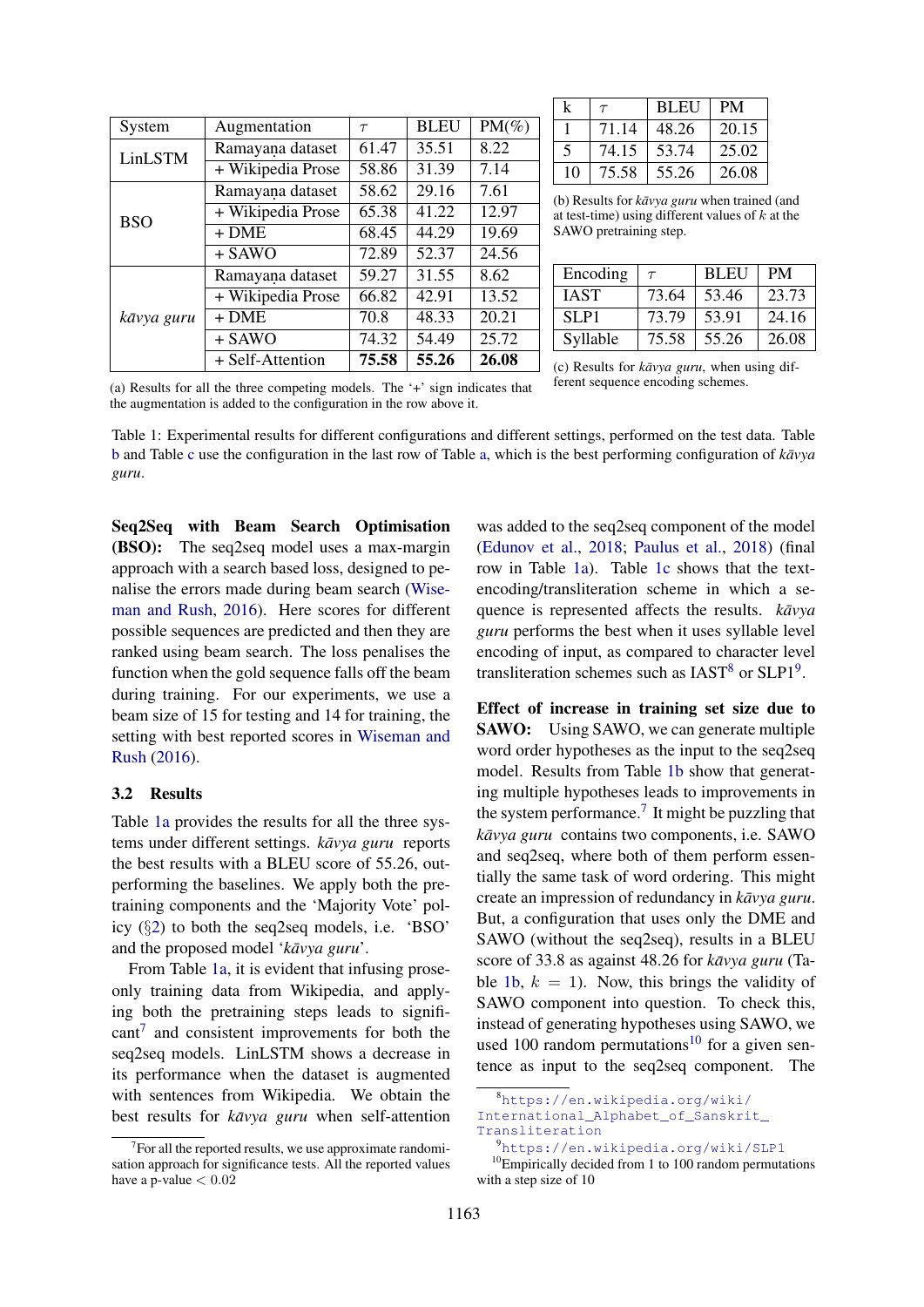first 3 rows of BSO and *kavya guru* in Table [1a](#page-3-0) show the results for non-SAWO configurations. These configurations do not outperform SAWO based configurations, in spite of using as many as 10 times the candidates than those used in SAWO based configuration. For SAWO (non-SAWO), we find that the system performances tend to saturate with number of hypotheses greater than 10 (100).

Effect of using word order in the verse at inference: During inference, the test-set sentences are passed as input in the verse order to each of the *kavya guru* configurations in Table [1a.](#page-3-0) *kavya guru*+DME configuration achieves the best result for this. But here also, the system performance drops to  $\tau = 68.92$  and  $BLEU = 45.63$ , from 70.8 and 48.33, respectively. To discount the effect of majority vote policy used in SAWO, we consider predictions based on individual SAWO hypotheses. However, even the lowest  $\tau$  score (70.61), obtained while using the 10th ranked hypothesis from SAWO, outperforms the predictions based on the verse order.<sup>[7](#page-0-2)</sup>

### 4 Conclusion

In this work, we attempt to address the poetry to prose conversion problem by formalising it as an LM based word linearisation task. We find that *kāvya guru* outperforms the state of the art models in word linearisation for the task. Though tremendous progress has been made in digitising texts in Sanskrit, they still remain inaccessible largely due to lack of specific tools that can address linguistic peculiarities exhibited by the language [\(Krishna](#page-5-20) [et al.,](#page-5-20) [2017\)](#page-5-20). From a pedagogical perspective, it will be beneficial for learners of the language to look into the prose of the verses for an easier comprehension of the concepts discussed in the verse.

### Acknowledgements

We are grateful to Dr Amba Kulkarni and Dr Peter M Scharf for their valuable guidance and support throughout the work. We extend our gratitude to the anonymous reviewers for their valuable comments and suggestions to improve the quality of the paper.

### References

<span id="page-4-9"></span>Anja Belz, Mike White, Dominic Espinosa, Eric Kow, Deirdre Hogan, and Amanda Stent. 2011. [The first](http://www.aclweb.org/anthology/W11-2832) [surface realisation shared task: Overview and eval](http://www.aclweb.org/anthology/W11-2832)[uation results.](http://www.aclweb.org/anthology/W11-2832) In *Proceedings of the Generation Challenges Session at the 13th European Workshop on Natural Language Generation*, pages 217–226, Nancy, France. Association for Computational Linguistics.

- <span id="page-4-0"></span>Vinayak P. Bhatta. 1990. [Theory of verbal cognition](http://www.jstor.org/stable/42930269) [\(bdabodha\).](http://www.jstor.org/stable/42930269) *Bulletin of the Deccan College Research Institute*, 49:59–74.
- <span id="page-4-6"></span>Piotr Bojanowski, Edouard Grave, Armand Joulin, and Tomas Mikolov. 2017. Enriching word vectors with subword information. *Transactions of the Association for Computational Linguistics*, 5:135–146.
- <span id="page-4-1"></span>Simon Dennis. 2005. [A memory-based theory of ver](https://doi.org/10.1207/s15516709cog0000_9)[bal cognition.](https://doi.org/10.1207/s15516709cog0000_9) *Cognitive Science*, 29(2):145–193.
- <span id="page-4-5"></span>Sergey Edunov, Myle Ott, Michael Auli, David Grangier, and Marc'Aurelio Ranzato. 2018. [Classical](https://doi.org/10.18653/v1/N18-1033) [structured prediction losses for sequence to se](https://doi.org/10.18653/v1/N18-1033)[quence learning.](https://doi.org/10.18653/v1/N18-1033) In *Proceedings of the 2018 Conference of the North American Chapter of the Association for Computational Linguistics: Human Language Technologies, Volume 1 (Long Papers)*, pages 355–364. Association for Computational Linguistics.
- <span id="page-4-4"></span>Jonas Gehring, Michael Auli, David Grangier, Denis Yarats, and Yann N. Dauphin. 2017. [Convolu](http://dl.acm.org/citation.cfm?id=3305381.3305510)[tional sequence to sequence learning.](http://dl.acm.org/citation.cfm?id=3305381.3305510) In *Proceedings of the 34th International Conference on Machine Learning - Volume 70*, ICML'17, pages 1243– 1252. JMLR.org.
- <span id="page-4-2"></span>Jiatao Gu, Hany Hassan, Jacob Devlin, and Victor O.K. Li. 2018. [Universal neural machine translation for](https://doi.org/10.18653/v1/N18-1032) [extremely low resource languages.](https://doi.org/10.18653/v1/N18-1032) In *Proceedings of the 2018 Conference of the North American Chapter of the Association for Computational Linguistics: Human Language Technologies, Volume 1 (Long Papers)*, pages 344–354, New Orleans, Louisiana. Association for Computational Linguistics.
- <span id="page-4-8"></span>Eva Hasler, Felix Stahlberg, Marcus Tomalin, Adria de Gispert, and Bill Byrne. 2017. A comparison of neural models for word ordering. In *Proceedings of the 10th International Conference on Natural Language Generation*, pages 208–212.
- <span id="page-4-3"></span>Wei He, Haifeng Wang, Yuqing Guo, and Ting Liu. 2009. [Dependency based chinese sentence realiza](http://www.aclweb.org/anthology/P/P09/P09-1091)[tion.](http://www.aclweb.org/anthology/P/P09/P09-1091) In *Proceedings of the Joint Conference of the 47th Annual Meeting of the ACL and the 4th International Joint Conference on Natural Language Processing of the AFNLP*, pages 809–816, Suntec, Singapore. Association for Computational Linguistics.
- <span id="page-4-7"></span>Oliver Hellwig. 2011. [DCS - The Digital Corpus of](http://kjc-sv013.kjc.uni-heidelberg.de/dcs/) [Sanskrit.](http://kjc-sv013.kjc.uni-heidelberg.de/dcs/)
- <span id="page-4-10"></span>Oliver Hellwig. 2016. [Detecting sentence boundaries](http://aclweb.org/anthology/C16-1028) [in sanskrit texts.](http://aclweb.org/anthology/C16-1028) In *Proceedings of COLING 2016, the 26th International Conference on Computational*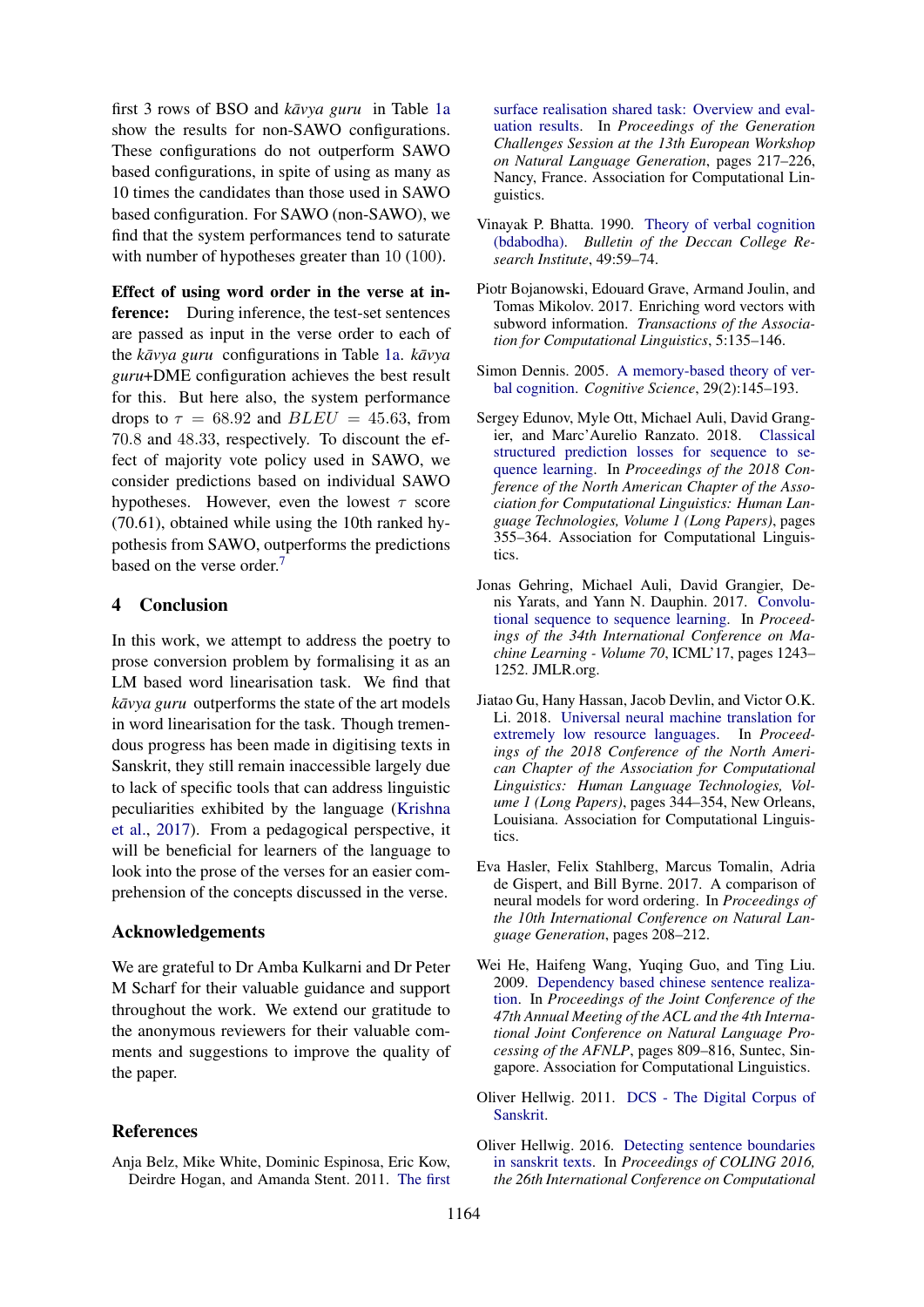*Linguistics: Technical Papers*, pages 288–297, Osaka, Japan. The COLING 2016 Organizing Committee.

- <span id="page-5-12"></span>Oliver Hellwig and Sebastian Nehrdich. 2018. [San](http://aclweb.org/anthology/D18-1295)[skrit word segmentation using character-level recur](http://aclweb.org/anthology/D18-1295)[rent and convolutional neural networks.](http://aclweb.org/anthology/D18-1295) In *Proceedings of the 2018 Conference on Empirical Methods in Natural Language Processing*, pages 2754–2763. Association for Computational Linguistics.
- <span id="page-5-8"></span>Douwe Kiela, Changhan Wang, and Kyunghyun Cho. 2018. [Dynamic meta-embeddings for improved sen](http://aclweb.org/anthology/D18-1176)[tence representations.](http://aclweb.org/anthology/D18-1176) In *Proceedings of the 2018 Conference on Empirical Methods in Natural Language Processing*, pages 1466–1477. Association for Computational Linguistics.
- <span id="page-5-20"></span>Amrith Krishna, Pavan Kumar Satuluri, and Pawan Goyal. 2017. [A dataset for sanskrit word seg](http://www.aclweb.org/anthology/W17-2214)[mentation.](http://www.aclweb.org/anthology/W17-2214) In *Proceedings of the Joint SIGHUM Workshop on Computational Linguistics for Cultural Heritage, Social Sciences, Humanities and Literature*, pages 105–114, Vancouver, Canada. Association for Computational Linguistics.
- <span id="page-5-3"></span>Amba Kulkarni, Preethi Shukla, Pavankumar Satuluri, and Devanand Shukl. 2015. *How Free is free Word Order in Sanskrit*. The Sanskrit Library, USA.
- <span id="page-5-16"></span>Mirella Lapata. 2003. [Probabilistic text structuring:](https://doi.org/10.3115/1075096.1075165) [Experiments with sentence ordering.](https://doi.org/10.3115/1075096.1075165) In *Proceedings of the 41st Annual Meeting of the Association for Computational Linguistics*, pages 545–552, Sapporo, Japan. Association for Computational Linguistics.
- <span id="page-5-14"></span>Mirella Lapata. 2006. [Automatic evaluation of infor](https://doi.org/10.1162/coli.2006.32.4.471)[mation ordering: Kendall's tau.](https://doi.org/10.1162/coli.2006.32.4.471) *Computational Linguistics*, 32(4):471–484.
- <span id="page-5-4"></span>Yijia Liu, Yue Zhang, Wanxiang Che, and Bing Qin. 2015. [Transition-based syntactic linearization.](http://www.aclweb.org/anthology/N15-1012) In *Proceedings of the 2015 Conference of the North American Chapter of the Association for Computational Linguistics: Human Language Technologies*, pages 113–122, Denver, Colorado. Association for Computational Linguistics.
- <span id="page-5-15"></span>Lajanugen Logeswaran, Honglak Lee, and Dragomir Radev. 2018. Sentence ordering and coherence modeling using recurrent neural networks. In *AAAI Conference on Artificial Intelligence*, pages 5285– 5292.
- <span id="page-5-11"></span>Tomas Mikolov, Ilya Sutskever, Kai Chen, Greg S Corrado, and Jeff Dean. 2013. Distributed representations of words and phrases and their compositionality. In *Advances in neural information processing systems*, pages 3111–3119.
- <span id="page-5-13"></span>Kishore Papineni, Salim Roukos, Todd Ward, and Wei-Jing Zhu. 2002. [Bleu: a method for automatic eval](https://doi.org/10.3115/1073083.1073135)[uation of machine translation.](https://doi.org/10.3115/1073083.1073135) In *Proceedings of 40th Annual Meeting of the Association for Computational Linguistics*, pages 311–318, Philadelphia,

Pennsylvania, USA. Association for Computational Linguistics.

- <span id="page-5-19"></span>Romain Paulus, Caiming Xiong, and Richard Socher. 2018. [A deep reinforced model for abstractive sum](https://openreview.net/forum?id=HkAClQgA-)[marization.](https://openreview.net/forum?id=HkAClQgA-) In *International Conference on Learning Representations*.
- <span id="page-5-1"></span>Peter Scharf, Anuja Ajotikar, Sampada Savardekar, and Pawan Goyal. 2015. Distinctive features of poetic syntax preliminary results. *Sanskrit syntax*, pages 305–324.
- <span id="page-5-5"></span>Allen Schmaltz, Alexander M. Rush, and Stuart Shieber. 2016. [Word ordering without syntax.](https://aclweb.org/anthology/D16-1255) In *Proceedings of the 2016 Conference on Empirical Methods in Natural Language Processing*, pages 2319–2324, Austin, Texas. Association for Computational Linguistics.
- <span id="page-5-10"></span>Rico Sennrich, Barry Haddow, and Alexandra Birch. 2016. [Neural machine translation of rare words](http://www.aclweb.org/anthology/P16-1162) [with subword units.](http://www.aclweb.org/anthology/P16-1162) In *Proceedings of the 54th Annual Meeting of the Association for Computational Linguistics (Volume 1: Long Papers)*, pages 1715– 1725, Berlin, Germany. Association for Computational Linguistics.
- <span id="page-5-2"></span>Preeti Shukla, Amba Kulkarni, and Devanand Shukla. 2016. [Revival of ancient sanskrit teaching methods](http://cse.iitkgp.ac.in/resgrp/cnerg/sclws/papers/shukla.pdf) [using computational platforms.](http://cse.iitkgp.ac.in/resgrp/cnerg/sclws/papers/shukla.pdf) In *Bridging the gap between Sanskrit Computational Linguistics tools and management of Sanskrit Digital Libraries Workshop*. ICON 2016, IIT BHU.
- <span id="page-5-9"></span>Ashish Vaswani, Noam Shazeer, Niki Parmar, Jakob Uszkoreit, Llion Jones, Aidan N Gomez, Lukasz Kaiser, and Illia Polosukhin. 2017. Attention is all you need. *arXiv preprint arXiv:1706.03762*.
- <span id="page-5-7"></span>Oriol Vinyals, Samy Bengio, and Manjunath Kudlur. 2016. [Order matters: Sequence to sequence for sets.](http://arxiv.org/abs/1511.06391) In *International Conference on Learning Representations (ICLR)*.
- <span id="page-5-0"></span>Wenhui Wang, Baobao Chang, and Mairgup Mansur. 2018. [Improved dependency parsing using implicit](http://aclweb.org/anthology/D18-1311) [word connections learned from unlabeled data.](http://aclweb.org/anthology/D18-1311) In *Proceedings of the 2018 Conference on Empirical Methods in Natural Language Processing*, pages 2857–2863. Association for Computational Linguistics.
- <span id="page-5-6"></span>Sam Wiseman and Alexander M. Rush. 2016. [Sequence-to-sequence learning as beam-search opti](https://aclweb.org/anthology/D16-1137)[mization.](https://aclweb.org/anthology/D16-1137) In *Proceedings of the 2016 Conference on Empirical Methods in Natural Language Processing*, pages 1296–1306, Austin, Texas. Association for Computational Linguistics.
- <span id="page-5-18"></span>Yue Zhang. 2013. Partial-tree linearization: Generalized word ordering for text synthesis. In *IJCAI*, pages 2232–2238.
- <span id="page-5-17"></span>Yue Zhang and Stephen Clark. 2015. Discriminative syntax-based word ordering for text generation. *Computational Linguistics*, 41(3):503–538.